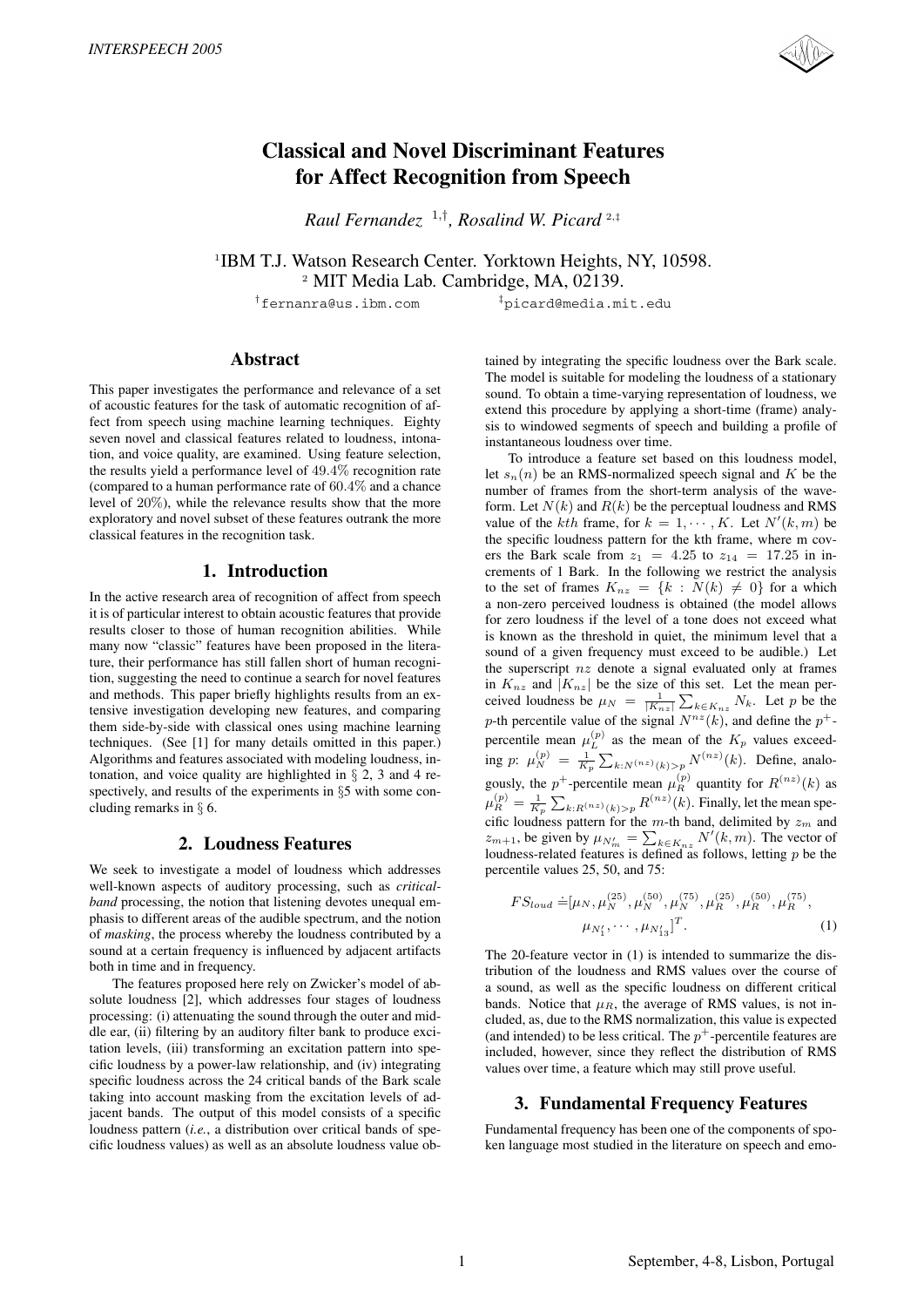tion [3, 4, 5]. Since it serves a properly linguistic function, much work has tried to sift out what aspects of F0 are used for encoding linguistic meaning (*e.g.*, contrast between statements and questions) and what aspects serve a paralinguistic function. The latter has been assumed to reside in the continuous variation of parameters (or "gradient features,") such as range and F0 baseline, which can be overlaid on categorical configurations dictated by phonological constraints. Studies suggest, however, that the perception of emotion from F0 does not merely arise from paralinguistic variation, but rather that intonational categories contribute to the perception of affect [4, 5]. Motivated by these observations, we incorporate two types of analyses of F0: a series of statistics summarizing the behavior of the F0 curve (conceptually closer to the gradient features discussed in [4, 6]), and a set of features from the stylized F0 contour.

Let  $F0_v(n)$  be the set of voiced values from an F0 contour. and consider the following statistics: Let  $F0_{v_{skew}}$  be the sample skewness of  $F0_v(n)$  and  $F0_{>\mu_v}$  be the fraction of voiced values lying above the mean, a measure of how asymmetrical F0 is with respect to its mean. Let  $iqr_v$  be the inter-quartile range of F0 (a measure of the spread sensitive to outliers), let  $range_v^+$ <br>and  $range_v^-$  be, respectively, the range of F0 above and below and  $range_v^-$  be, respectively, the range of F0 above and below<br>its sample mean (where 95% and 5% percentiles have been used its sample mean (where 95% and 5% percentiles have been used in place of the maximum and minimum values for robustness), and define the following feature vector based on the raw F0:

$$
FS_{F0-raw} = [skew_v, F0_{\gt \mu_v}, iqr_v, range_v^+, range_v^-]^T. \tag{2}
$$

In [1], we have additionally implemented an F0 stylization based on algorithms presented in [7], which describes the curve in terms of turning points  $\{T_p\}$  (defining linear piecewise sections), and which labels every syllable with voicing as pitch accented or unstressed. Let  $PA_{\%}$  be the fraction of pitch-accented syllables and  $\Delta Sl_{perc}$  be the fraction of slope changes in the stylized contour. These measures capture information about the degree to which syllables are accented. Let  $PA_{max}^*$  and  $PA_{rg}^*$ <br>be the height and range of the strongest pitch accent (over the be the height and range of the strongest pitch accent (over the syllable receiving it). Let  $m_{decl}$  be the declination slope of the stylized contour and  $m_{last}$  the slope of the last linear segment (a measure considered to reflect boundary tone information), and define the vector of stylized features as

$$
FS_{st} = [m_{decl}, PA_{\%}, \Delta Sl_{\%}, PA_{max}^*, PA_{rg}^*, m_{last}]^T. (3)
$$

A summary of the F0 contour is then obtained from the features derived from the raw F0 representation and its stylization:

$$
FS_{F0} = [FS_{F0-raw}^T, FS_{F0-st}^T]^T.
$$
 (4)

### **4. Voice Source Features**

The contribution of voice source to signal para- and extralinguistic information (*e.g.*, attitude, emotion, and vocal pathology) has been investigated and reported in the literature [8, 6]. We next highlight a series of algorithms and features extracted from the glottal excitation which we propose for discriminating between affective categories. We have adopted the linear source-filter model to estimate the glottal volume velocity (GVV) signal by pitch-synchronously inverse-filtering each glottal cycle of the waveform with an all-pole filter estimated during the close-phase of the cycle [1]. Let  $\hat{q}_k(n)$  represent this estimate for the  $kth$  glottal cycle. The first proposed subset of features is based on a parametrization using the two-phase



piecewise Liljencrants-Fant (LF) model of the GVV signal:

$$
g(n) = \begin{cases} \frac{-E_e e^{\alpha n} \sin \frac{\pi n}{T_p}}{e^{\alpha N_e} \sin \frac{\pi N_e}{T_p}} & 0 \le n \le N_e\\ \frac{-E_e e^{-\beta(n-N_e)} - e^{-\beta(N_0 - N_e)}}{1 - e^{(-\beta(N_0 - N_e))}} & N_e < n \le N_0. \end{cases}
$$
(5)

Using a constrained optimization algorithm [1], we fit Eq. 5 to each cycle k of the GVV signal to obtain  $g_k(n)$  with parameters  $\theta_k = [E_{e_k}, T_{p_k}, \alpha_k, \beta_k, N_{e_k}, N_{e_k}, N_{o_k}]^T$ . Since the parameter T (the point on the open phase at which the GVV parameter  $T_p$  (the point on the open phase at which the GVV reaches zero) depends on the value of the fundamental period or the value of the open phase, we express it as a fraction of one of these constants, and define  $\gamma_k^* = \frac{T_{p_k}^*}{N_{e_k}}$ , a measure which reflects the asymmetry of the pulse during the open phase. We also let the open quotient  $OQ_k = \frac{N e_k}{N_{0_k}}$  be the proportion of the open phase duration to the fundamental period. We now let  $S({x}$  be the following set of four statistics on an arbitrary sequence  $x_k$ : 25-percentile, median, 75-percentile and inter-quartile range of the normalized difference of  $x_k$ ,  $iqr \frac{x_{k+1} - x_k}{x_{k+1}}$ , and define a feature vector of LF features as

$$
FS^{LF} = \left[S(E_{e_k}^*)^T, S(\gamma_k^*)^T, S(\alpha_k^*)^T, S(\beta_k^*)^T, \cdots \right]
$$

$$
S(OQ_k)^T, S(\epsilon_{o_k}^{LF})^T, S(\epsilon_{o_k}^{LF})^T, \qquad (6)
$$

where  $\epsilon_{\alpha_k}^{LF}$  and  $\epsilon_{\alpha_k}^{LF}$  are the sum-of-square errors between the GVV signal and its I E fit for the k cycle through the open and GVV signal and its LF fit for the k cycle through the open and closed phases. This 28-component vector  $F S^{LF}$  summarizes closed phases. This 28-component vector  $F S^{\overline{L}F}$  summarizes<br>statistics of the LE parametrization of the GVV signal over its statistics of the LF parametrization of the GVV signal over its various cycles, providing a concise description of the distribution of the glottal shape over the waveform. The error parameters have been included to provide a description of the accuracy of the LF fit, and to quantify how the glottal cycles deviate from the idealized LF model. In particular,  $\epsilon_{\alpha}^{LF}$  has been included to target phonotion types (e g, breathy or whispery) during which target phonation types (*e.g.*, breathy or whispery) during which there is some or considerable flow throughout the open phase.

#### **4.1. Other Source Features**

In addition to the F0 intonational features discussed, there is a source of F0 variation, this one perceptually associated with voice quality, that is of interest: the short-term period-to-period fluctuations known as *jitter*. Analogous to this kind of F0 variation is a quantity known as *shimmer*, the random short-term changes in the glottal pulse amplitude. Jitter/shimmer measures have been considered in voice quality assessment to describe the kinds of irregularities associated with vocal pathology [9]. Voice pathologies might represent one end of the continuum which these parameters can describe; it is conjectured that between normal and pathological ranges, these parameters may also take on values corresponding to other vocal qualifications.

One approach to quantifying shimmer and jitter, following [10], makes use of the following measures, known as the perturbation factor ( $PF$ ) and perturbation quotient ( $PQ_K$ ), defined for any sequence  $x_n$  of length N as

$$
PF(\{x_n\}) = \frac{1}{N} \sum_{k=1}^{N} \frac{x_{n+1} - x_n}{x_{n+1}}
$$
 (7)

$$
PQ_K(\lbrace x_n \rbrace) = \frac{1}{N-K} \sum_{n=(K-1)/2}^{N-((K-1)/2)-1} \frac{x_n - \mu_K(x_n)}{\mu_K(x_n)},
$$
\n(8)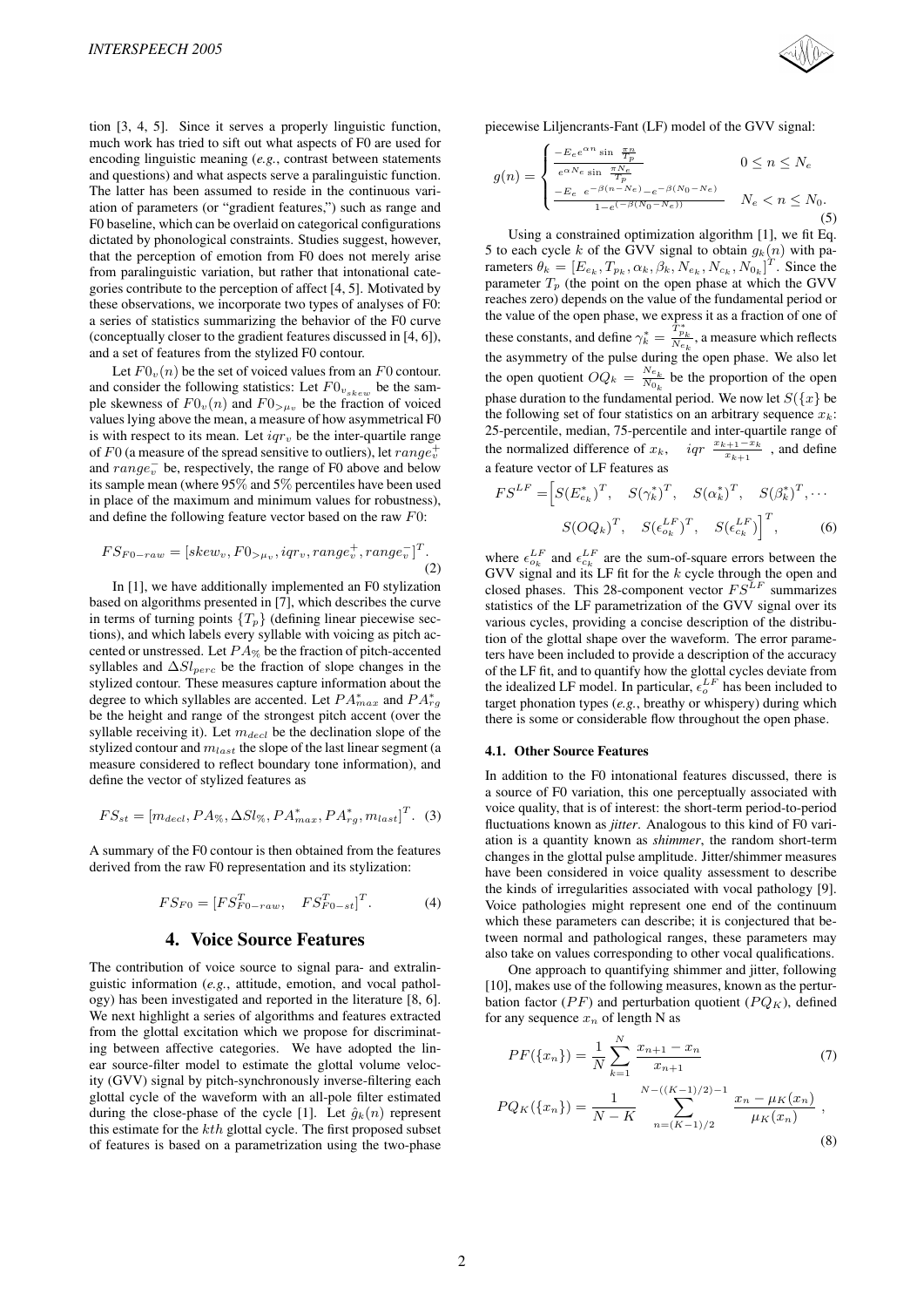where  $\mu_K(x_n)$  is a local running average (obtained with a Kpoint rectangular window). Jitter and shimmer may be quantified by directly applying any of these two measures to, respectively, the time series  $\{T_k\}$  of intra-peak intervals (the distance between adjacent instances of maximum excitations) normalized by the sampling frequency, and to  $E<sub>k</sub>$ , the sequence of intra-peak energy values.

Another proposal to analyze voice quality involves estimating the degree to which the periodic glottal waveform is affected by a noisy component. From the several parameters proposed to model noise in the harmonics, we have chosen the Glottalto-Noise Excitation Ratio (GNE) since it has been shown to be less colinear with measures of jitter and shimmer, which we are already separately including [11, 1].

The voice quality parameters discussed so far are timedomain features of the speech signal. We consider in addition the Parabolic Spectral Parameter (PSP) proposed by [12] to quantify directly in the frequency domain the decay of the glottal pulse spectrum, a parameter that has been shown to correlate with different phonation types [1].

Based on the features described here, the following 14-D feature vector is obtained, where the perturbation quotients for shimmer and jitter are evaluated over 3, 9, 15, and 21 periods, and the minimum and maximum retained, and  $S(\cdot)$  is the set of 4 statistics described earlier:

$$
FS^{VS} = Jitt_{PF}, Jitt_{PQ}^{min}, Jitt_{PQ}^{max}, \cdots
$$
  
\nShimm\_{PF}, Shimm\_{PQ}^{min}, Shimm\_{PQ}^{max} \cdots  
\n
$$
S({\lbrace GNE_k \rbrace})^T, S({\lbrace PSP_k \rbrace})^{T}^T.
$$
 (9)

#### **4.2. Harmonicity Features**

This last section presents a novel set of features motivated by psychoacoustics research aimed at quantifying consonance of spectral harmonic patterns [13]. The basic perceptual result relevant to this analysis is a rise-fall curve describing how listeners judge the amount of dissonance/consonance as a function of the interval between two tones [14]. When there is a complex tone, i.e., two sets of frequencies sounding simultaneously, the frequencies interact with each other, depending on their relative strengths and separation, to produce a more complex pattern of rising and falling dissonance. Sethares has proposed a simple linear model, [13], to describe this variation in sensory consonance as a function of frequency interval. The result, known as a dissonance curve, reveals intervals at which a given spectral pattern can sound particularly consonant or dissonant. We derive new "harmonic consonance features" for voiced speech adapted from the Sethares model.

The extension to voice analysis is accomplished as follows [1]. Different voiced sections of speech show different patterns of spectral harmonics, with variations in strength (relative heights) and location (the degree to which the upper partials are multiple of the fundamental). If we remove from the power spectral densities any spurious non-harmonic structure, then the spectral pattern of the idealized harmonics leads to a dissonance curve. Repeating this procedure for near-stationary short-segments of speech then yields a time-varying representation which we call a dissonance diagram. To build a feature set, we first identify a series of landmarks and features on the dissonance curve  $D_m(\alpha_n)$  associated with the mth time slice, where n is an index spanning the frequency intervals  $(n = 1, \dots, N)$ . Let us assume that each interval at which there is maximum dissonance is indexed by  $\alpha_k^d$  and every interval of minimum



dissonance (excluding unison) by  $\alpha_j^c$ . Let us order them such that  $D(\alpha_j^d) > D(\alpha_j^d)$  and  $D(\alpha_j^c) < D(\alpha_j^c)$  and assume that  $D(\alpha_k^d) \geq D(\alpha_{k+1}^d)$  and  $D(\alpha_j^c) \leq D(\alpha_{j+1}^c)$ , and assume<br>there are K maxima and *I* minima Implicit in the dissonance there are  $K$  maxima and  $J$  minima. Implicit in the dissonance curve is a quantity known as the intrinsic dissonance of the harmonic pattern equal to the sum of the dissonances between all pairs of harmonics within the pattern. Let us denote this quantity as  $D_{Im}$  for the mth time slice. Let us then summarize the landmarks and shape of a curve by the 12-parameter vector:

$$
D_m^{param} = \left[ \begin{array}{cccc} \alpha_1^c, & \alpha_2^c, & \alpha_1^d, & \alpha_2^d, & D_m(\alpha_1^c), & D_m(\alpha_2^c) \cdots \end{array} \right]
$$
  

$$
D_m(\alpha_1^d), \quad D_m(\alpha_2^d), \quad \frac{1}{J} \sum_{j=1}^J D_m(\alpha_j^c), \cdots
$$
  

$$
\frac{1}{K} \sum_{k=1}^K D_m(\alpha_k^d), \quad \frac{1}{N} \sum_{n=1}^N D_m(\alpha_n), \cdots
$$
  

$$
\frac{1}{N-1} \sum_{n=1}^{N-1} |D_m(\alpha_{n+1}) - D_m(\alpha_n)| \right]^T.
$$
 (10)

This vector contains the locations of the two strongest intervals of dissonance and consonance and their respective values, the average value of dissonance (consonance) peaks (valleys), and the mean value of the dissonance curve and its absolute first difference. Together they summarize major landmarks on the curve, as well as its level and rate of change. For each slice in the dissonance diagram, we collect its intrinsic dissonance  $D_{Im}$  and its parametric summary  $D_m^{param}$ , and define a 14-<br>observation feature vector to summarize the entire dissonance observation feature vector to summarize the entire dissonance diagram:

$$
FS^{cons} = \left[\text{median}_{m}\{D_{I_{m}}\}, \text{range}_{m}\{D_{I_{m}}\}, \cdots\right]
$$

$$
\text{median}_{m}\{D_{m}^{perm}\}^{T}\right]^{T}.
$$
 (11)

# **5. Feature Relevance and Applications to Affect Recognition**

How well do these features discriminate affective states, and which ones perform best? Since we have  $D = 87$  features, exhaustive search of the  $2^D - 1$  possible subsets of features is intractable. While only exhaustive methods are optimal, methods such as Sequential Forward Floating Selection (SFFS) [15] have had empirical success in solving feature selection problems. SFFS grows a subset of features by applying a criterion to the left-out features, choosing the feature that optimizes the criterion, and then possibly removing the least significant one at every step. SFFS doesn't guarantee a strictly growing set of features (features may be added to the set, deleted, and then readded). This is desirable to recover from earlier sub-optimal decisions, but it doesn't lead to a ranking of the features. To explore a feature's relevance to performance, we could account for how often a feature was in the best set of a given size, and weigh those features added earlier over those favored by the algorithm toward the end. We therefore propose the following figure of merit: Let  $f_{i,k}$ ,  $1 \leq i, k \leq D$  be an indicator which is 1 if the 0 otherwise, and define  $w_k = \frac{k-D}{1-D}$  and  $FOM_i = \sum_k w_k f_{i,k}$ <br>to be a weighted count of the number of times a feature was se $i^{th}$  feature was selected when building the best set of size  $k$ , and to be a weighted count of the number of times a feature was selected, where  $w_k$  linearly favor features chosen earlier. Evaluating and sorting FOM for all features in the set then yields the ranking. We should note that FOM is just a heuristic to evaluate *individual* relevance since SFFS optimizes feature subsets as *ensembles*.